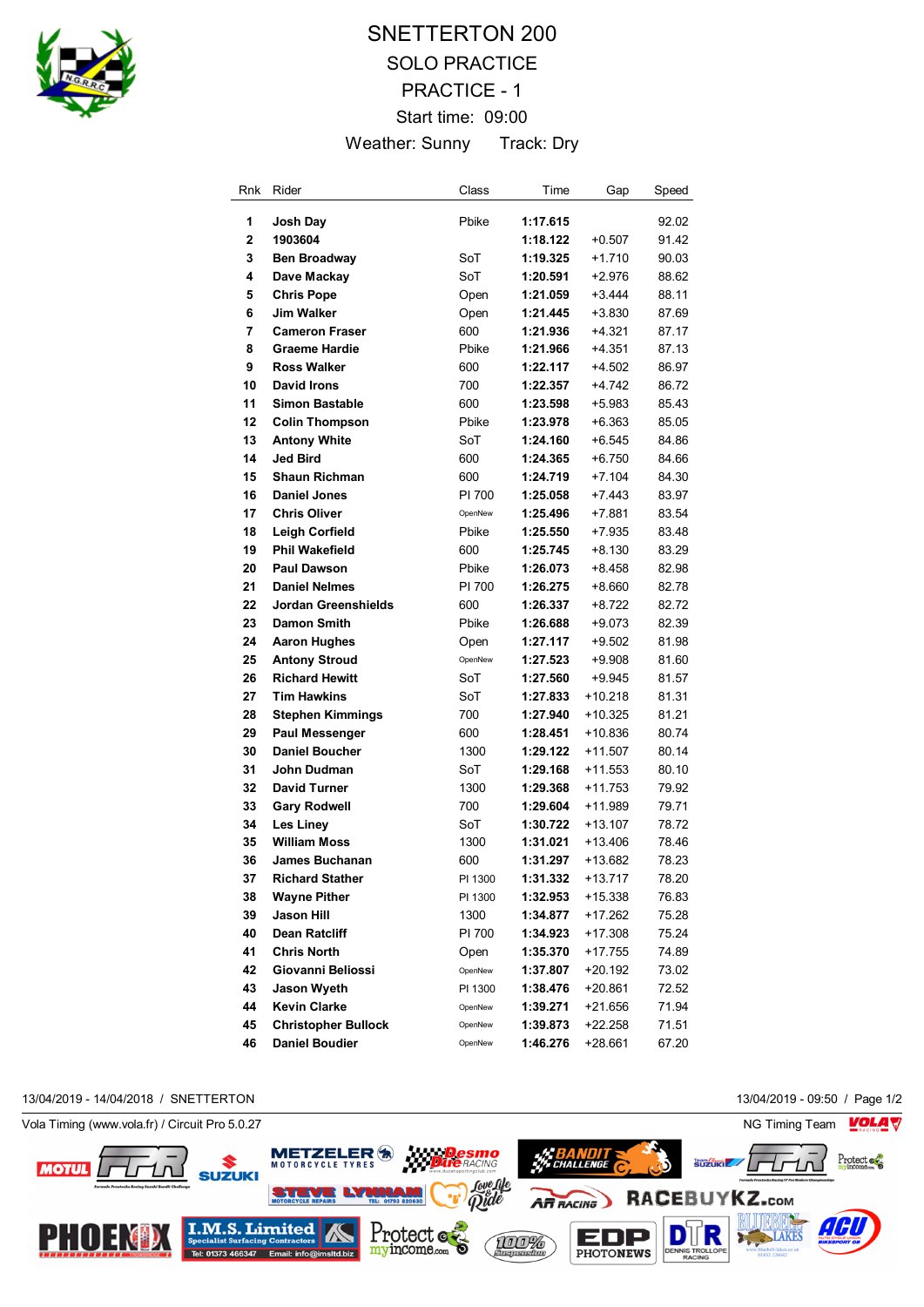SNETTERTON 200 SOLO PRACTICE PRACTICE - 1 Start time: 09:00 Weather: Sunny Track: Dry

| Rnk | Rider       | Class   | Time               | Gap | Speed |
|-----|-------------|---------|--------------------|-----|-------|
| 47  | Kim Bullock | OpenNew | $1:47.163$ +29.548 |     | 66 64 |

**IF YOU ARE ONLY IDENTIFIED BY YOUR TRANSPONDER NUMBER - PLEASE SEE DENISE IN THE RACE OFFICE**

13/04/2019 - 09:50 / Page 2/2<br>NG Timing Team  $\frac{\text{VOLA}}{\text{V}}$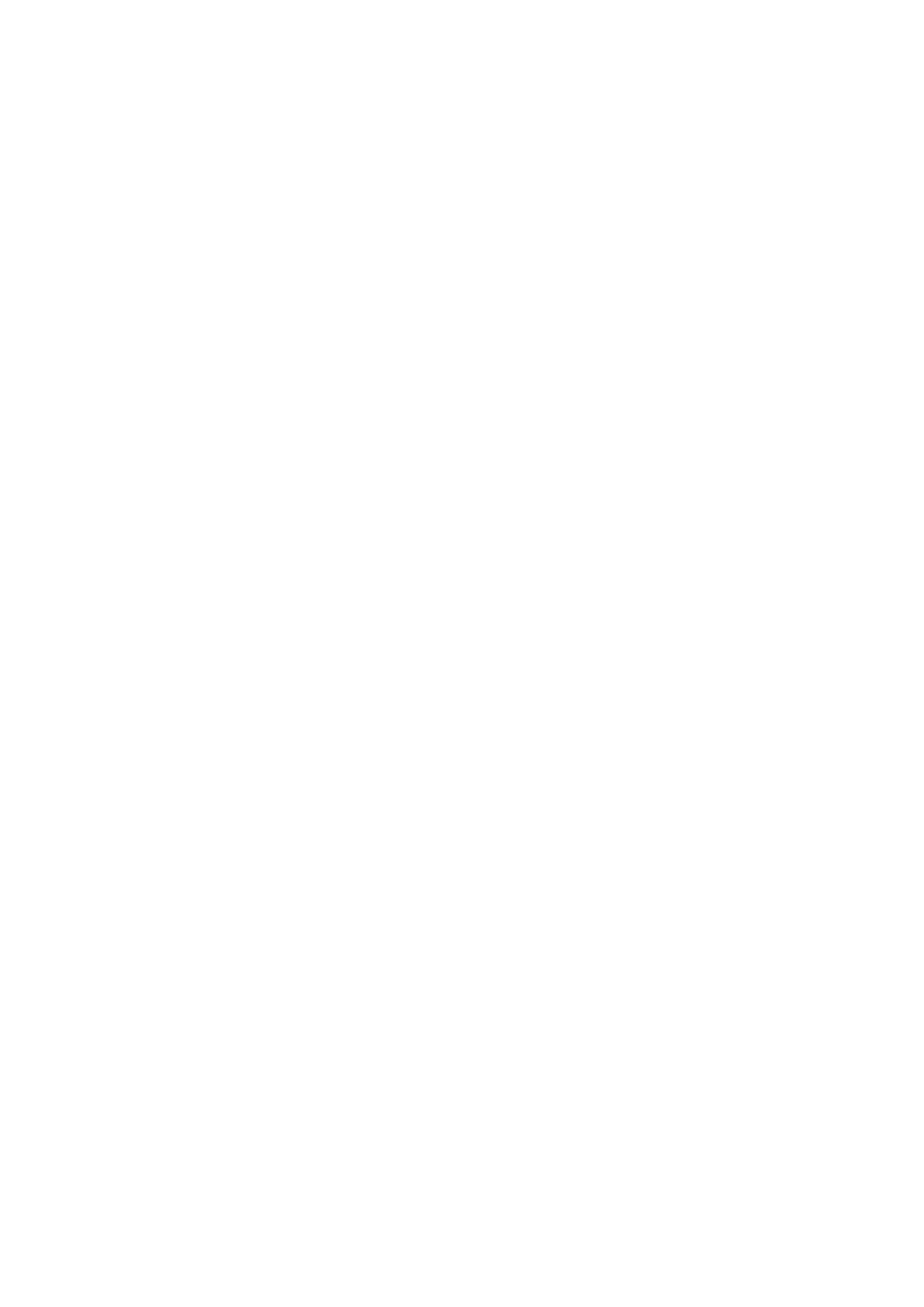#### SNETTERTON 200 SOLO PRACTICE PRACTICE - 1 LAP TIMES

|                         | Daniel Boudier               |  |
|-------------------------|------------------------------|--|
|                         | <b>START</b>                 |  |
| 1                       |                              |  |
| $\overline{\mathbf{c}}$ | 1:53.037                     |  |
| 3                       | 1:50.695                     |  |
| 4                       | 1:49.760                     |  |
| 5                       | 1:48.229                     |  |
| 6                       | 1:46.276                     |  |
|                         | Daniel Jones<br><b>START</b> |  |
| 1                       |                              |  |
| 2                       | 1:28.616                     |  |
| 3                       | 1:26.171                     |  |
| 4                       | 1:26.480                     |  |
| 5                       | 1:25.058                     |  |
|                         |                              |  |
| <b>Daniel Nelmes</b>    |                              |  |
| <b>START</b>            |                              |  |

Lap Time

| 1 |          |
|---|----------|
| 2 | 1:30.644 |
| 3 | 1:29.757 |
| 4 | 1:28.555 |
| 5 | 1:29.288 |
| հ | 1:26.275 |

| Dave Mackay |
|-------------|
|             |
|             |
|             |
|             |

| <b>START</b> |          |  |
|--------------|----------|--|
| 1            |          |  |
| 2            | 1:25.657 |  |
| 3            | 1:21.677 |  |
| 4            | 1:25.229 |  |
| 5            | 1:20.591 |  |

| David Irons |              |  |  |
|-------------|--------------|--|--|
|             | <b>START</b> |  |  |
| 1           |              |  |  |
| 2           | 1:28.240     |  |  |
| 3           | 1:23.212     |  |  |
| 4           | 1.24 271     |  |  |
| 5           | 1.23.521     |  |  |
| հ           | 1:22.357     |  |  |
|             |              |  |  |

|   | David Turner |
|---|--------------|
|   | <b>START</b> |
|   |              |
| 2 | 1:39.589     |
| 3 | 1:33.224     |

| Lap | Time     |  |
|-----|----------|--|
| 4   | 1:31.669 |  |
| 5   | 1:32 251 |  |
| 6   | 1:29.368 |  |
| 7   | 1:30.590 |  |
|     |          |  |

| Dean Ratcliff         |              |  |
|-----------------------|--------------|--|
|                       | <b>START</b> |  |
| 1                     |              |  |
| 2                     | 1:44.906     |  |
| 3                     | 1:42.768     |  |
| 4                     | 1.42983      |  |
| 5                     | 1:39.887     |  |
| $\boldsymbol{\kappa}$ | 1:34.923     |  |

| <b>Gary Rodwell</b> |          |  |
|---------------------|----------|--|
| START               |          |  |
| 1                   |          |  |
| 2                   | 1:37.735 |  |
| 3                   | 1:33.222 |  |
| 4                   | 1:29.604 |  |
|                     |          |  |

| Giovanni Beliossi |              |  |
|-------------------|--------------|--|
|                   | <b>START</b> |  |
|                   |              |  |
| 2                 | 1:39.719     |  |
| 3                 | 1:38.912     |  |
|                   | 1:37.807     |  |

|   | Graeme Hardie |
|---|---------------|
|   | <b>START</b>  |
| 1 |               |
| 2 | 1:30.407      |
| 3 | 1:24.685      |
| 4 | 1:23.094      |
| 5 | 1:21.966      |
| 6 | 1:23.598      |

|   | James Buchanan |
|---|----------------|
|   | <b>START</b>   |
|   |                |
| 2 | 1:33.681       |
| 3 | 1:31.639       |
| 4 | 1:31.566       |
| 5 | 1:31.297       |
|   |                |
|   |                |

| James Griffiths |
|-----------------|
| <b>START</b>    |

| Lap | Time |
|-----|------|
|     |      |

| Jason Hill |          |
|------------|----------|
|            | START    |
| 1          |          |
| 2          | 1:41.574 |
| 3          | 1:35.965 |
|            | 1:34.877 |

|   | Jason Wyeth |
|---|-------------|
|   | START       |
| 1 |             |
| 2 | 1:44.754    |
| 3 | 1:43.198    |
| 4 | 1:41.862    |
| 5 | 1:38.476    |

| <b>Jed Bird</b> |          |
|-----------------|----------|
|                 | START    |
| 1               |          |
| 2               | 2:57.800 |
| 3               | 1:25.808 |
| 4               | 1:25.765 |
| 5               | 1:24.365 |

| Jim Walker |          |
|------------|----------|
|            | START    |
| 1          |          |
| 2          | 1:25.111 |
| 3          | 1:24.890 |
| 4          | 1:24.200 |
| 5          | 1:21.445 |
|            |          |

|   | John Dudman  |
|---|--------------|
|   | <b>START</b> |
| 1 |              |
| 2 | 1:29.761     |
| 3 | 1:30.128     |
| 4 | 1:30.351     |
| 5 | 1:29.168     |
|   |              |

|   | Jordan Greenshields |  |
|---|---------------------|--|
|   | <b>START</b>        |  |
| 1 |                     |  |
| 2 | 1:33.668            |  |
| 3 | 1:28.378            |  |
|   | 1:27.328            |  |

13/04/2019 - 14/04/2018 / SNETTERTON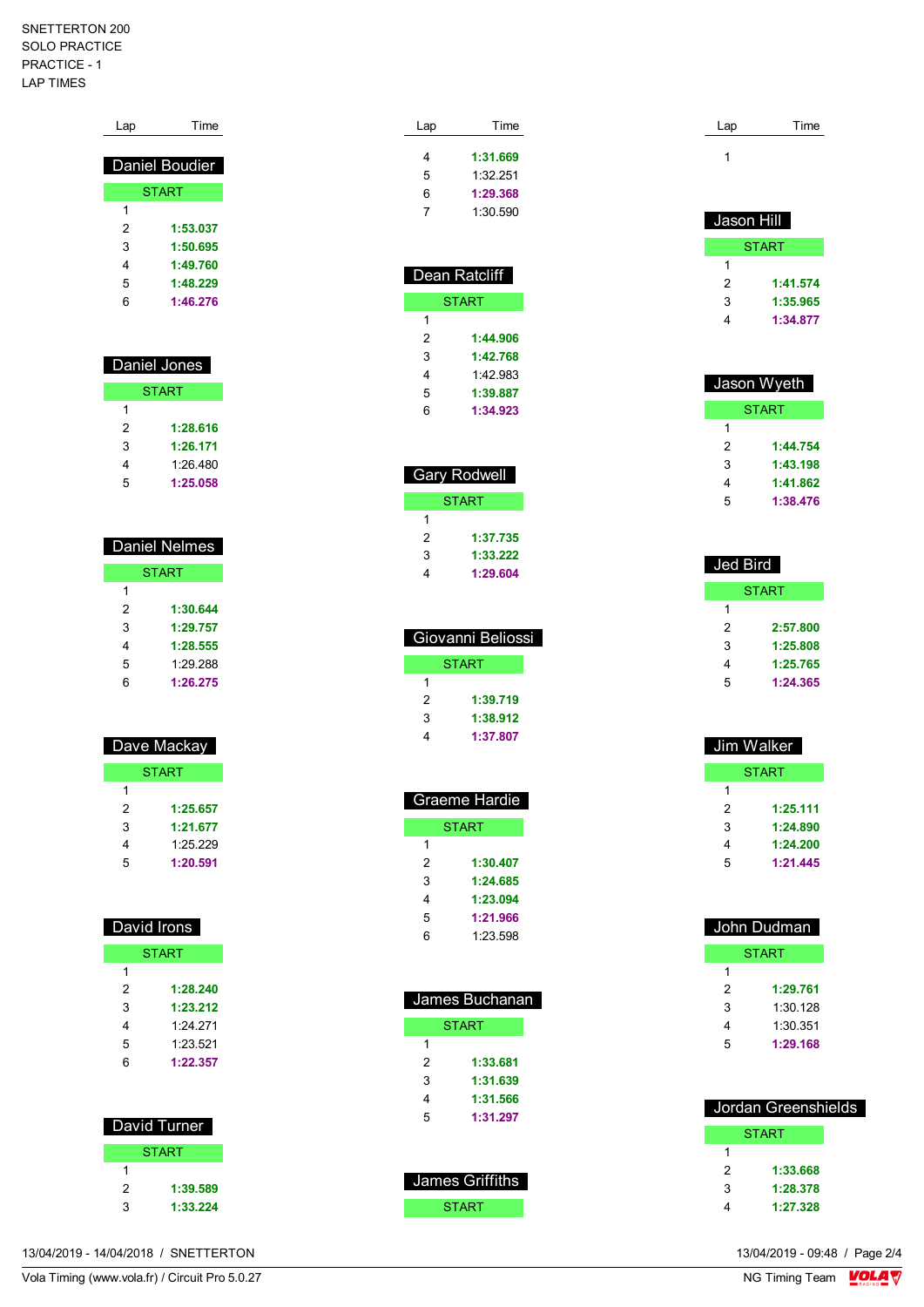#### SNETTERTON 200 SOLO PRACTICE PRACTICE - 1 LAP TIMES

| Lap | Time     |  |
|-----|----------|--|
| 5   | 1:26.337 |  |

## Josh Day

|   | <b>START</b> |
|---|--------------|
| 1 |              |
| 2 | 1:19.509     |
| 3 | 1.20 478     |
| 4 | 1.19.994     |
| 5 | 1:17.615     |

| Kevin Clarke |  |  |
|--------------|--|--|
| <b>START</b> |  |  |
|              |  |  |
| 1:39.958     |  |  |
| 1:39.271     |  |  |
|              |  |  |

## Kim Bullock

|   | <b>START</b> |
|---|--------------|
| 1 |              |
| 2 | 1:53.931     |
| 3 | 1:50.690     |
| 4 | 1:49.830     |
| 5 | 1:48.212     |
| հ | 1:47.163     |

# Leigh Corfield

|   | <b>START</b> |
|---|--------------|
|   |              |
| 2 | 1:25.550     |

| Les Liney |  |
|-----------|--|
|           |  |
|           |  |
|           |  |
|           |  |
|           |  |
|           |  |

| Owen Hunt     |  |
|---------------|--|
| <b>START</b>  |  |
| 1             |  |
|               |  |
|               |  |
| Paul Dawson   |  |
| <b>START</b>  |  |
| 1             |  |
| 2<br>1:33.023 |  |

| Lap | Time     |
|-----|----------|
| 3   | 1:33.027 |
| Δ   | 1:26.073 |

| Paul Messenger |          |
|----------------|----------|
|                | START    |
| 1              |          |
| 2              | 1:30.212 |
| 3              | 1:28.451 |

|                       | Phil Wakefield |
|-----------------------|----------------|
|                       | START          |
| 1                     |                |
| 2                     | 2:51.702       |
| 3                     | 1:26.250       |
| 4                     | 1:26.140       |
| 5                     | 1:27.535       |
| $\boldsymbol{\kappa}$ | 1:25.745       |

| <b>Richard Hewitt</b> |              |
|-----------------------|--------------|
|                       | <b>START</b> |
| 1                     |              |
| 2                     | 1:32.714     |
| 3                     | 1:28.810     |
| 4                     | 1.29.376     |
| 5                     | 1:31.321     |
| 6                     | 1:27.560     |
|                       | 1:30.404     |

| <b>Richard Stather</b> |
|------------------------|
| <b>START</b>           |
|                        |
| 1:43.302               |
| 1:36.893               |
| 1:33.197               |
| 1:33.596               |
| 1:31.332               |
|                        |

| Ross Walker |              |  |
|-------------|--------------|--|
|             | <b>START</b> |  |
| 1           |              |  |
| 2           | 2:46.295     |  |
| 3           | 1:22.451     |  |
| 4           | 1.26.694     |  |
| 5           | 1:23.538     |  |
| 6           | 1・22 117     |  |
| 7           | 1.22 117     |  |
|             |              |  |

| Lap | Time          |
|-----|---------------|
|     |               |
|     | Shaun Richman |
|     | <b>START</b>  |
| 1   |               |
| 2   | 1:30.719      |
| 3   | 1:27.218      |
| 4   | 1:26.602      |
| 5   | 1:25.530      |
| 6   | 1:24.719      |
|     |               |

| Simon Bastable |          |  |
|----------------|----------|--|
| <b>START</b>   |          |  |
| 1              |          |  |
| 2              | 1:30.722 |  |
| 3              | 1:25.856 |  |
| 4              | 1:23.598 |  |
| 5              | 1.27 914 |  |
| 6              | 1:25.936 |  |
|                | 1:25.974 |  |

| Stephen Kimmings |          |  |
|------------------|----------|--|
| START            |          |  |
| 1                |          |  |
| 2                | 3:11.574 |  |
| 3                | 1:30.733 |  |
| 4                | 1:31.118 |  |
| 5                | 1:30.999 |  |
| 6                | 1:27.940 |  |

| Tim Hawkins  |          |  |
|--------------|----------|--|
| <b>START</b> |          |  |
|              |          |  |
| 2            | 1:37.409 |  |
| 3            | 1:29.286 |  |
|              | 1:27.833 |  |
|              |          |  |

| TimeKeeping  |
|--------------|
| <b>START</b> |
|              |

| Wayne Pither |          |  |
|--------------|----------|--|
| <b>START</b> |          |  |
|              |          |  |
| 2            | 1:32.953 |  |

 William Moss **START**